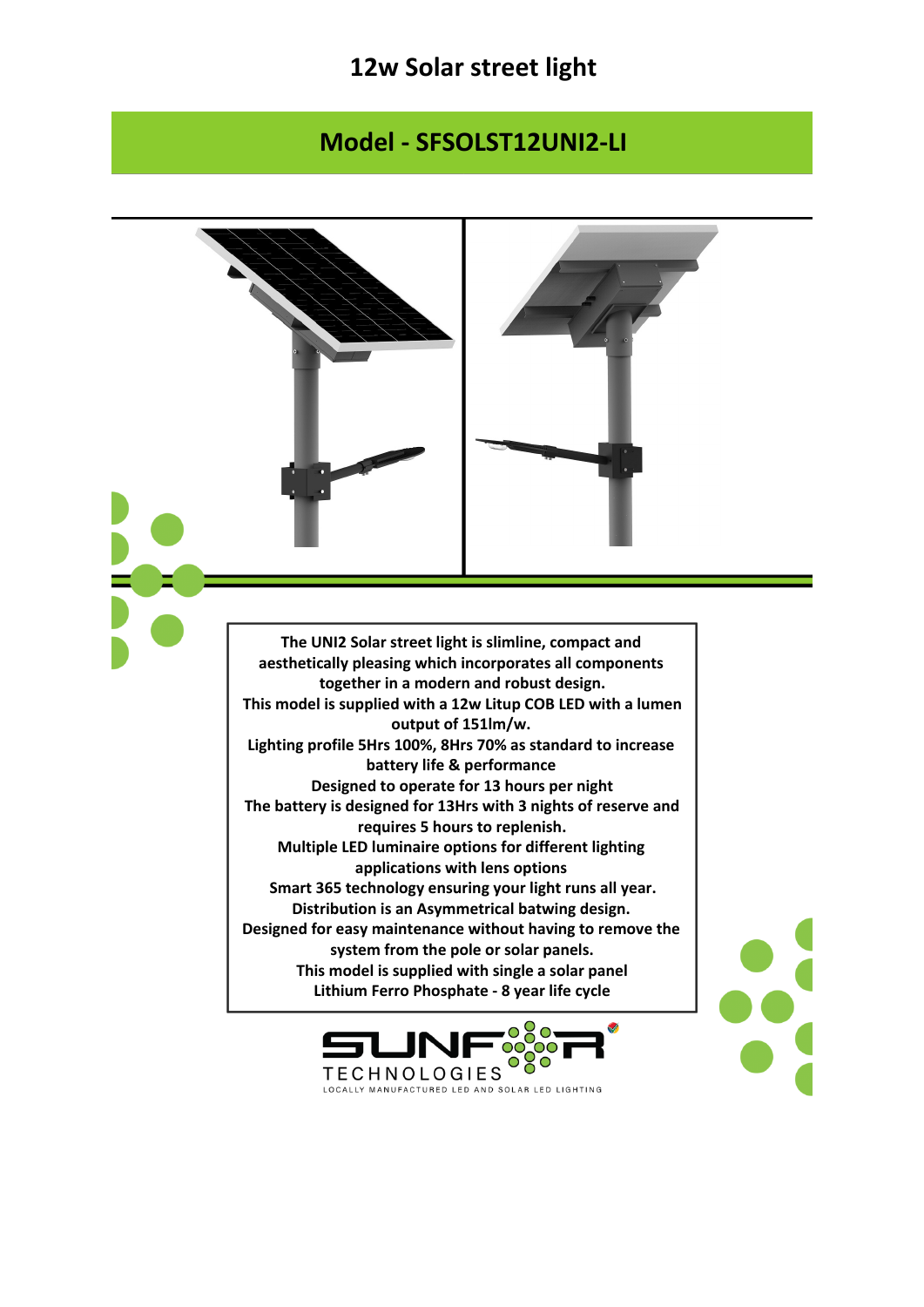## **Model - SFSOLST12UNI2-LI**

| <b>LIGHT</b>                                               | Power                                                                                                                                                 | 12W                           |
|------------------------------------------------------------|-------------------------------------------------------------------------------------------------------------------------------------------------------|-------------------------------|
|                                                            | LED                                                                                                                                                   | Litup                         |
|                                                            | IP Rating                                                                                                                                             | IP 65                         |
|                                                            | Flux @ CCT 5700 - 6000K                                                                                                                               | 1812lm                        |
|                                                            | CRI - Colour Rendering Index                                                                                                                          | 80                            |
|                                                            | Optical control                                                                                                                                       | Glass Lens                    |
|                                                            | Average Lifespan                                                                                                                                      | 8 years                       |
|                                                            | Operating temperature                                                                                                                                 | -30 Deg $\sim$ +45 Deg        |
|                                                            | Mounting height                                                                                                                                       | 5 meter above surface         |
|                                                            | Beam angle                                                                                                                                            | Asymmetric Batwing 140 x 70   |
|                                                            | Lumen per watt                                                                                                                                        | 151                           |
|                                                            | Pole to pole distance                                                                                                                                 | 14 - 16 meters                |
| <b>BATTERY</b>                                             | Lithium Ferro Phosphate                                                                                                                               | Sharp                         |
|                                                            | Voltage                                                                                                                                               | 12.8v                         |
|                                                            | <b>Watt Hours</b>                                                                                                                                     | 228.66Wh                      |
|                                                            | Lifespan                                                                                                                                              | 2000 cycles                   |
| <b>SOLAR</b><br><b>PANEL</b>                               | Power                                                                                                                                                 | 50 <sub>w</sub>               |
|                                                            | Voltage                                                                                                                                               | 18 <sub>V</sub>               |
|                                                            | Maximum current Charging                                                                                                                              | 2.76 Amp                      |
| <b>CONTROLLER</b>                                          | method Dimming                                                                                                                                        | <b>PWM</b>                    |
|                                                            | parameters                                                                                                                                            | 100 / 70 / 50 & 30%           |
|                                                            | Day night sensor                                                                                                                                      | Integrated Day / Night sensor |
|                                                            | Lighting parameters                                                                                                                                   | 4 stage programmable          |
|                                                            | <b>Electrical parameters</b>                                                                                                                          | Temperature compensation      |
|                                                            |                                                                                                                                                       | Overheating, overcharging and |
|                                                            |                                                                                                                                                       | over discharging protections  |
| <b>BRACKETING</b><br>AND<br><b>BATTERY</b><br><b>BOXES</b> | A Grade steel treated with anti rust and powder coated<br>Manufactured in an SABS approved facility with<br>ISO 9001 - 3CR12 stainless steel optional |                               |
| <b>POLE</b>                                                | Galvanized with an option to powder coat - 3m (76mm - 60 collar)                                                                                      |                               |
| <b>WARRANTY</b>                                            | 3 years on all components - option to extend                                                                                                          |                               |